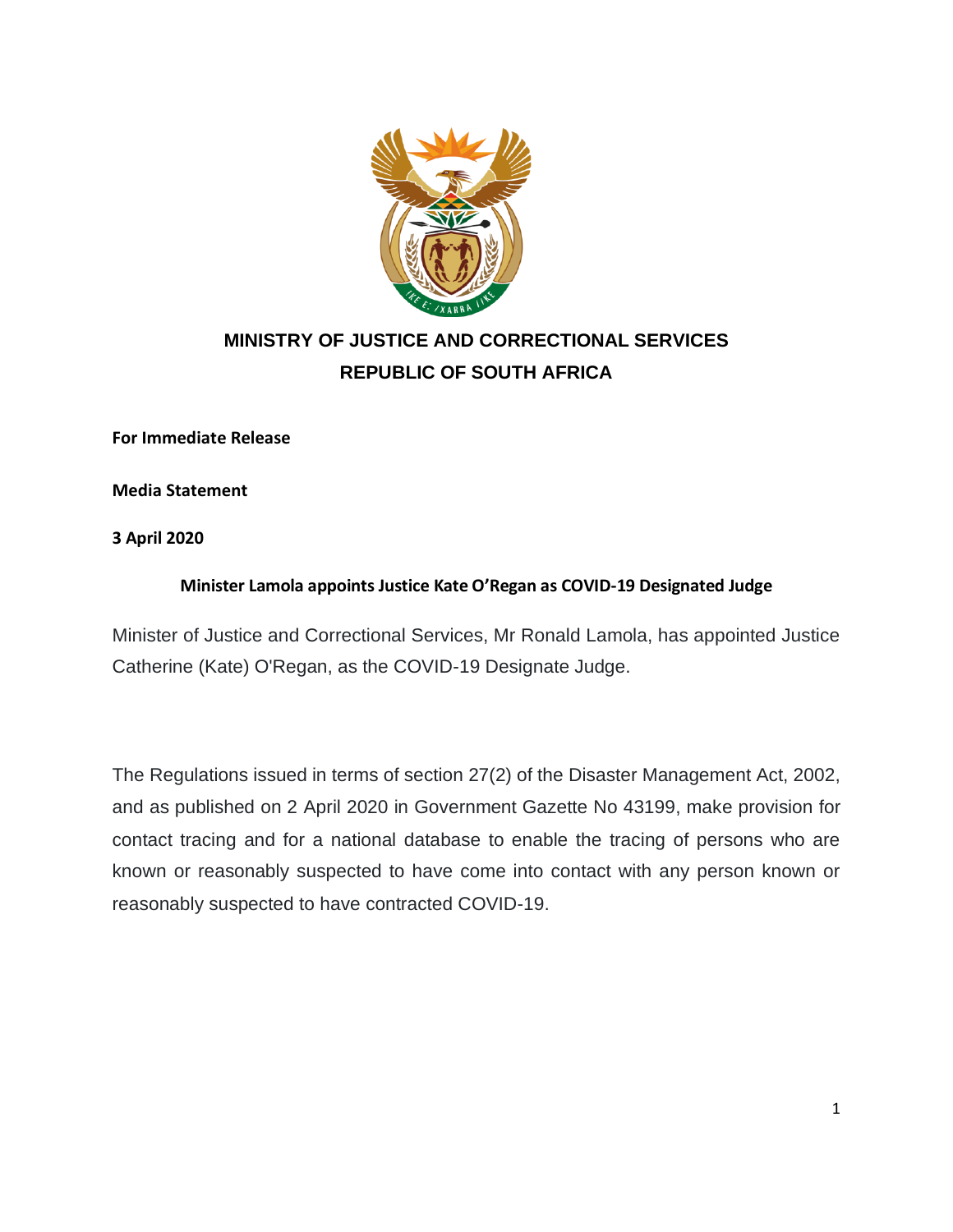Regulation 11H empowers the Minister of Justice and Correctional Services to designate a judge who has been discharged from active service under section 3(2) of the Judges' Remuneration and Conditions of Employment, 2001 or a retired High Court judge, as the COVID-19 Designated Judge.

The Regulations provide that the Director-General of Health may direct an electronic communications service provider to provide him or her with information regarding the location or movements of any person known, or reasonably suspected, to have contracted COVID-19 or any person known, or reasonably suspected, to have come into contact with such a person. The requested information would be for inclusion in the COVID-19 Tracing Database.

Whilst Government does all it can to implement measures to fight the spread of COVID-19, the Designated Judge has an important role to play to safeguard the privacy and personal information of persons during this process.

The Director-General of Health must file a weekly report with the COVID-19 Designated Judge setting out the names and details of all persons whose location or movements were so obtained. The COVID-19 Designated Judge may also make such recommendations to Cabinet members responsible for Cooperative Governance and Traditional Affairs, Health and Justice and Correctional Services as she deems fit, regarding the amendment or enforcement of this regulation in order to safeguard the right to privacy whilst ensuring the ability of the Department of Health to engage in urgent and effective contact tracing to address, prevent and combat the spread of COVID-19.